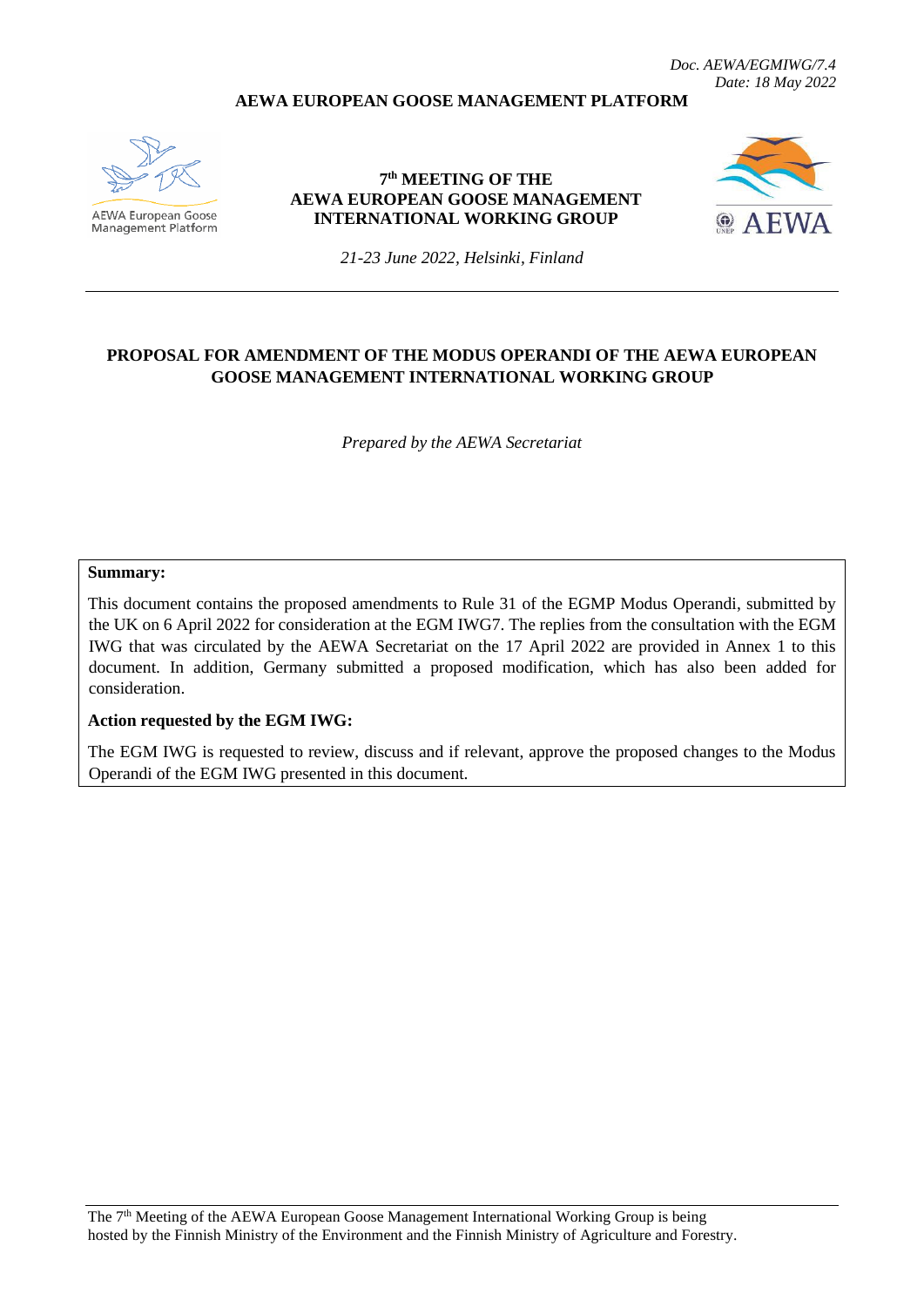### **Introduction**

In accordance with Rule 35 of the Modus Operandi of the AEWA European Goose Management International Working Group (EGM IWG), any of the designated national government representatives may propose amendments to the Modus Operandi and shall communicate this to the Secretariat no less than seventy days before the next meeting of the EGM IWG. In line with this rule, the proposed amendments shall then be circulated to the EGM IWG members sixty days before the opening of the meeting.

This document contains the proposed amendments to Rule 31, submitted by the UK on 6 April 2022 for consideration at the EGM IWG7.

The Secretariat circulated the proposed amendment to the EGM IWG members for consultation on 19 April 2022. The Secretariat received comments from three Range States (Finland, Germany and The Netherlands).

The comments per Range State are provided in Annex 1 to this document.

The proposed changes submitted by the UK (in red) on 6 April 2022 apply to the following Rule:

#### *FINANCING*

#### *Rule 31*

*The annual running costs for the European Goose Management Platform, including for the EGM IWG, will be provided by the Range States to the Platform, as decided by the EGM IWG, on the basis of an indicative scale of voluntary contributions adopted by the EGM IWG.*

*Contributions made by countries that become new participating Range States to the EGM IWG after the beginning of a financial period shall be made pro rata temporis for the balance of that financial period. Consequent adjustments shall be made at the end of each financial period for other Range States.*

The proposed changes added by Germany (in green) on 4 May 2022 apply to the same Rule:

#### *FINANCING*

#### *Rule 31*

*The annual running costs for the European Goose Management Platform, including for the EGM IWG, will be provided by the Range States to the Platform, as decided by the EGM IWG, on the basis of an indicative scale of voluntary contributions adopted by the EGM IWG*, *with the exception for those Range States that put in a reservation regarding the indicative scale of voluntary contributions.*

*Contributions made by countries that become new participating Range States to the EGM IWG after the beginning of a financial period shall be made pro rata temporis for the balance of that financial period. Consequent adjustments shall be made at the end of each financial period for other Range States.*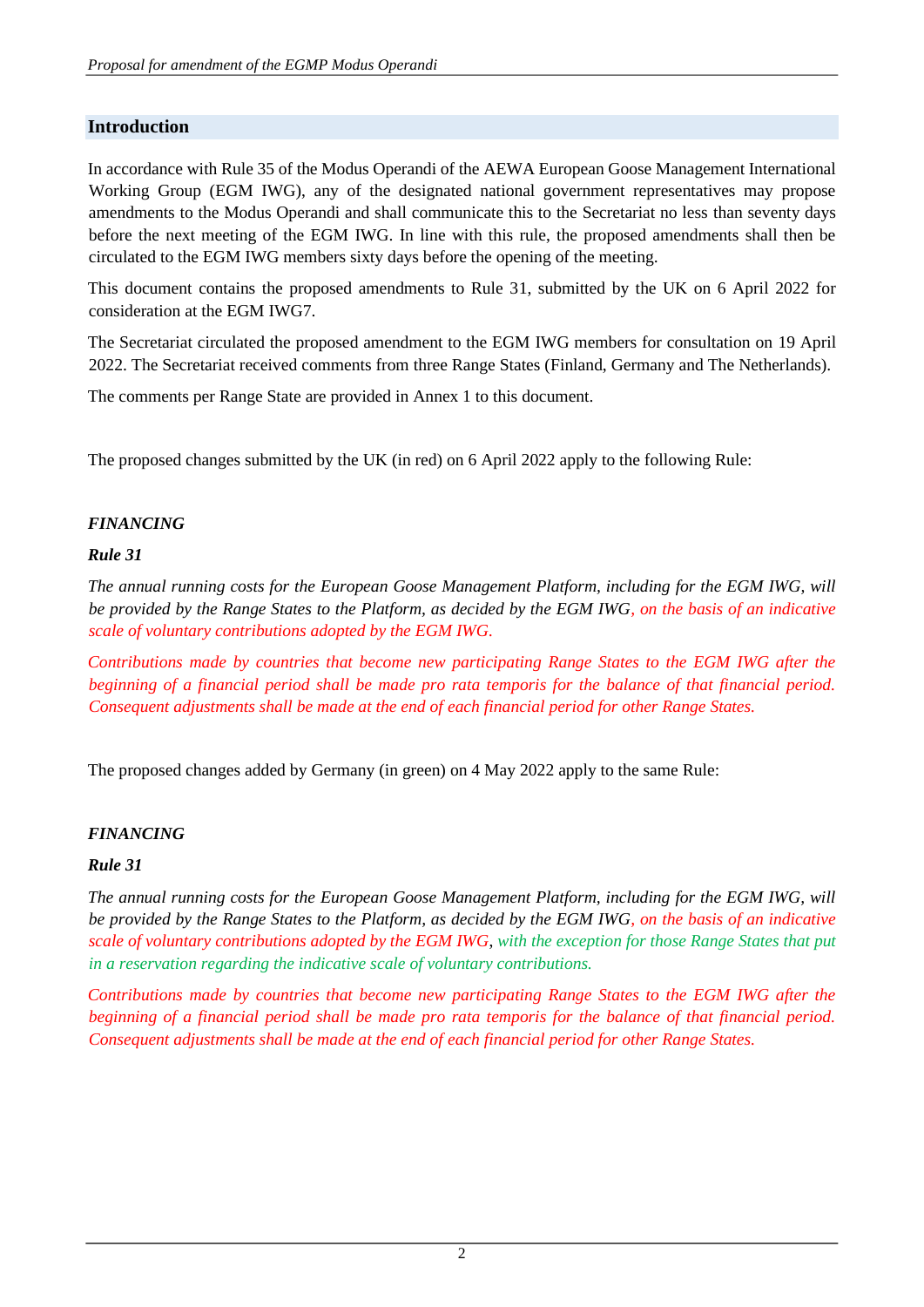# **MODUS OPERANDI OF THE AEWA EUROPEAN GOOSE MANAGEMENT INTERNATIONAL WORKING GROUP<sup>1</sup>**

#### **Version 02.0**

#### *PURPOSE*

#### **Rule 1**

The inter-governmental AEWA European Goose Management International Working Group (hereinafter referred to as EGM IWG) is constituted to serve as the coordinating and decision-making body of the AEWA European Goose Management Platform established under the auspices of the African-Eurasian Migratory Waterbird Agreement (AEWA), following AEWA Resolution 6.4, with the goal to ensure the conservation and sustainable use, as well as the favourable conservation status of the migratory goose species and populations to which it applies. The European Goose Management Platform operates in line with existing international obligations and the pertinent legislative frameworks and regulations, as relevant in each range state, including AEWA, the Bern Convention and the EU Birds Directive for the range states to which these apply. The EGM IWG works closely with the UNEP/AEWA Secretariat to ensure consistency and coherence with the legal provisions and work of the Agreement.

#### *ROLE*

#### **Rule 2**

The role of the EGM IWG is to:

- 1. coordinate and ensure the implementation of the AEWA International Species Action and Management Plans approved by the AEWA Meeting of the Parties which fall under its remit;
- 2. stimulate and support Range States in the implementation of these International Action and Management Plans;
- 3. monitor and report on the implementation and the effectiveness of these Action and Management Plans.

#### *REMIT*

#### **Rule 3 – Species/Population Coverage**

- 1. The EGM IWG serves as the coordinating and decision-making body for the implementation of the:
	- AEWA International Single Species Management Plan for the Svalbard Population of the Pink-footed Goose (*Anser brachyrhynchus*);
	- AEWA International Single Species Action Plan for the Conservation of the Taiga Bean Goose (*Anser f. fabalis*).

<sup>&</sup>lt;sup>1</sup> Version 02.0: Amendment as adopted by the  $3^{rd}$  Meeting of the AEWA European Goose Management International Working Group on 20-21 June 2018 in Leeuwarden, the Netherlands. Proposal for amendment submitted by Norway.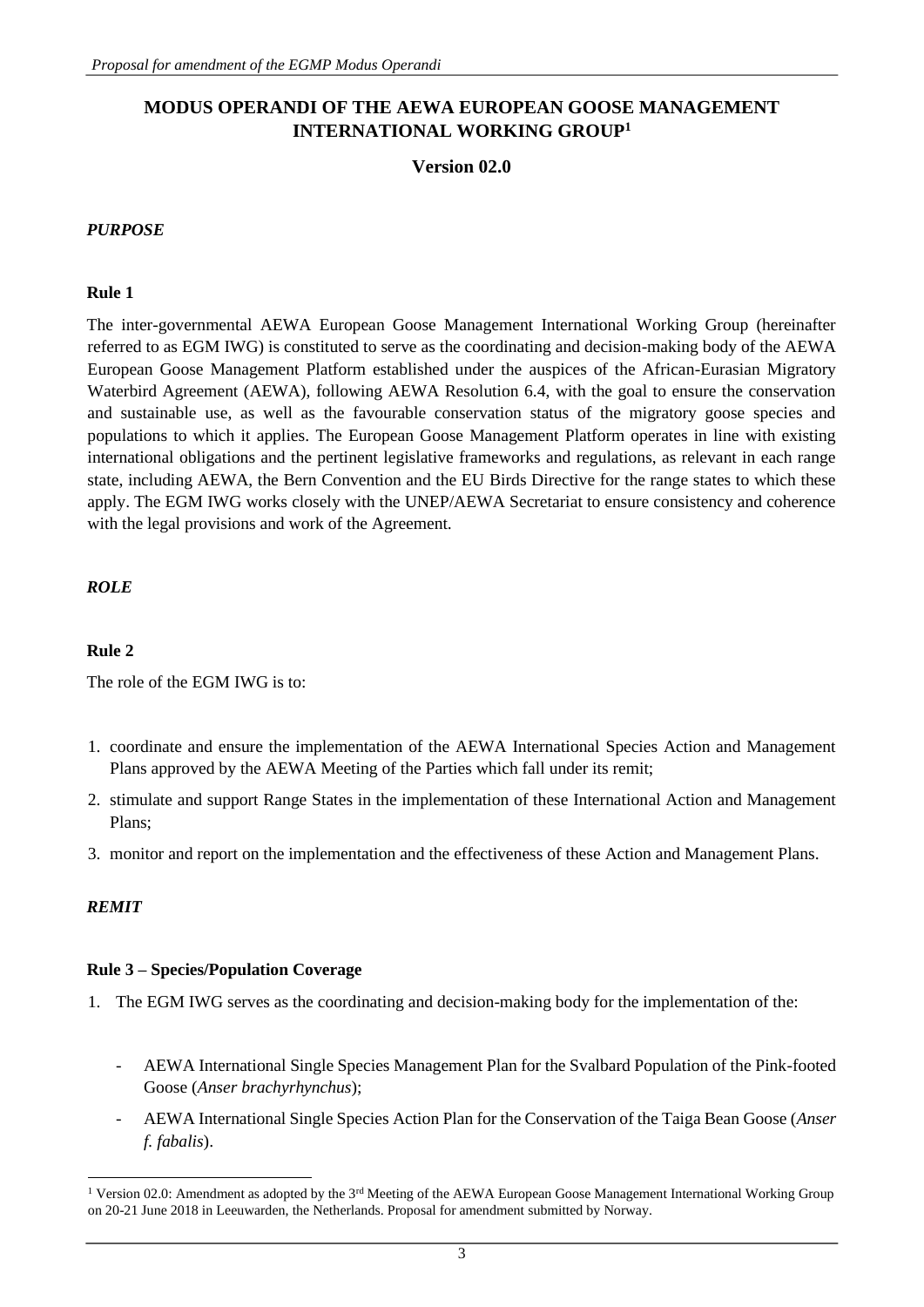- AEWA International Single Species Management Plan for the Barnacle Goose (*Branta leucopsis*)
- AEWA International Single Species Management Plan for the Northwest/Southwest European population of the Greylag Goose (*Anser anser*)
- 2. Further AEWA International Species Management Plans, as well as such AEWA International Species Action Plans which contain provisions for adaptive harvest management, for migratory goose species/populations within the Western Palearctic may also be included within the remit of this Working Group, following their adoption by the AEWA Meeting of the Parties.

# **Rule 4 - Tasks**

The EGM IWG will:

- set priorities for action and take decisions regarding the conservation and sustainable use of the species/populations covered;
- coordinate the overall international implementation of activities;
- secure funds and other resources for implementation, as decided by its members;
- ensure regular and thorough monitoring of the species/populations which fall under its remit, to the best ability of each Range State, including the timely annual provision of necessary national data to the International Data Centre as per the requirements and timetables established under the EGM IWG; - regularly monitor the effectiveness of implementation of the AEWA International Species Management and Action Plans under its remit and take appropriate action according to the findings of this monitoring; and
- provide for the update of the AEWA International Species Management and Action Plans under its remit, as required.

### *MEMBERSHIP*

### **Rule 5 – Range States**

Membership to the EGM IWG will encompass those Range States regularly supporting the species/populations as per the remit above: *Belarus, Belgium, Denmark, Estonia, Finland, France, Germany, Iceland, Ireland, Latvia, Lithuania, Netherlands, Norway, Poland, Russia, Spain, Sweden, Ukraine, UK, as well as the European Union.* 

### **Rule 6 – Range State Representatives**

- 1. The EGM IWG will comprise:
	- a maximum of two designated representatives of national state authorities relevant to the implementation of AEWA; and
	- a maximum of two representatives of national scientific or expert institutions and organisations as invited to the national delegations by the state authorities of the respective Range State;
	- a maximum of two representatives from the European Union, represented by the European Commission.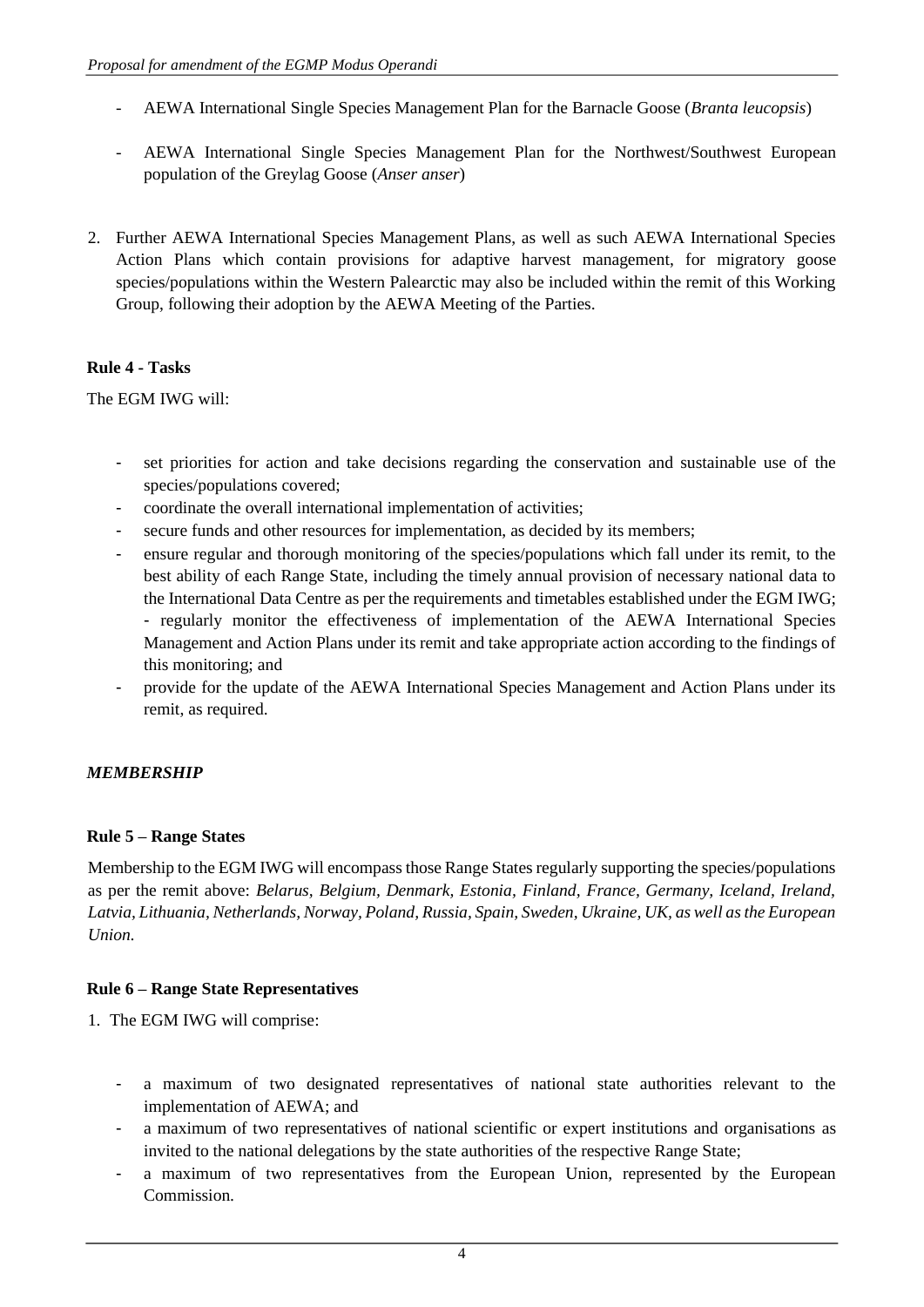2. Designations of national government and expert representatives will be requested from the AEWA National Focal/Contact Points by the UNEP/AEWA Secretariat. Possible changes in the national representation to the EGM IWG following the initial designation shall be communicated to the UNEP/AEWA Secretariat as soon as possible via email.

# **Rule 7 – Permanent Observer Organizations**

- 1. In addition, relevant specialised international inter-governmental and non-governmental organisations may, in consultation with the UNEP/AEWA Secretariat, be invited by the Chair to participate in the EGM IWG as permanent observers, subject to confirmation by a meeting of the EGM IWG.
- 2. The Chair of the AEWA Technical Committee will also be invited to join the EGM IWG as a permanent observer by the Chair of the EGM IWG.
- 3. The admittance of permanent observers to the EGM IWG by the Range States will take place at the first meeting of the EGM IWG where the observer in question will be in attendance.

# *MEETING ATTENDANCE*

# **Rule 8 – EGM IWG Members**

Meeting attendance will be open to the designated representatives and admitted permanent observers as outlined above under Rules 5-7, as well as representatives from the UNEP/AEWA Secretariat and the International Data Centre.

# **Rule 9 – National delegations**

- 1. In addition, the designated government representatives may choose to include additional national representatives in their national delegations to the meetings of the EGM IWG. The national delegations to each EGM IWG meeting shall, however, be limited to a maximum number of five participants per country. Additional representatives shall be communicated as part of the respective national delegation to the UNEP/AEWA Secretariat in advance of the meeting.
- 2. For those countries eligible to receive financial support under the EGM IWG for meeting attendance, only up to two representatives per country can be funded.
- 3. An exception to the rule regarding the size of national delegations shall be made in the case of a host country, whereby the designated government representative in the EGM IWG of the host country will have the right to invite additional national organizations as observers to the meeting as part of their national delegation, bearing in mind that any additional costs related to such observers shall be carried by the host country and cannot be covered by the EGM IWG budget.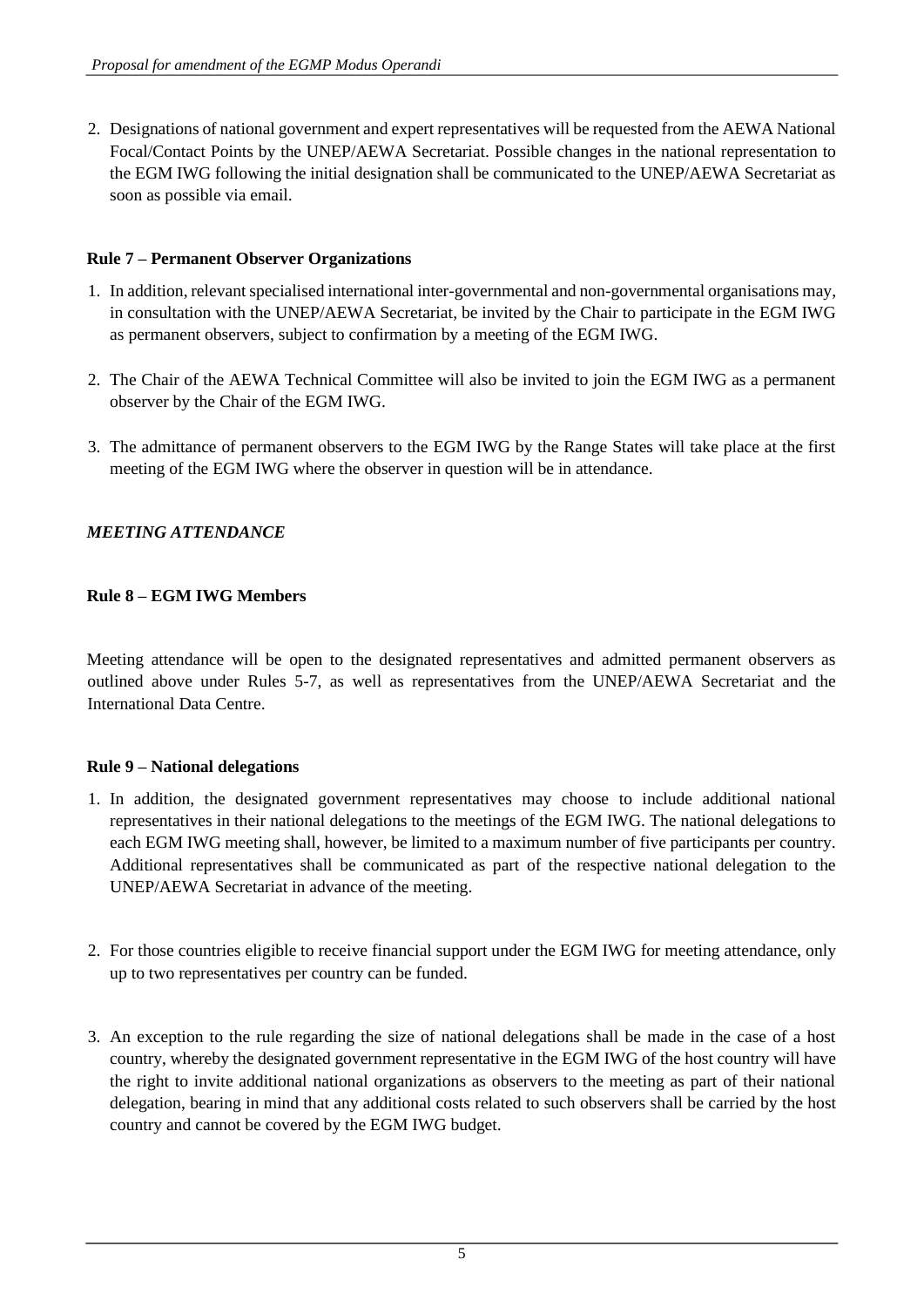### **Rule 10 – Permanent Observer Organisations**

The participation of permanent observer organisations to the meetings of the EGM IWG will be limited to one representative per organisation.

## **Rule 11 – Additional Individual Experts**

In addition, the EGM IWG Chair may, in consultation with the UNEP/AEWA Secretariat, invite additional individual experts as observers to meetings of the EGM IWG, to contribute to specific agenda items. Should such experts hail from one of the Range States of the EGM IWG, the Secretariat will consult with the designated government representative(s) prior to the issuance of the invitation. Such additional observers will be admitted by the IWG members during the opening of the specific meeting they have been invited to attend.

# *MEETINGS*

### **Rule 12 – Timing and Language**

Unless the EGM IWG decides otherwise, meetings of the EGM IWG shall be convened by the UNEP/AEWA Secretariat annually. The meetings will be conducted in English only.

### **Rule 13 - Venue**

The meeting venue shall be at the seat of the UNEP/AEWA Secretariat at the United Nations Campus in Bonn, Germany, unless a voluntary host country is found amongst the EGM IWG Range States.

### **Rule 14 – Notice of Meetings**

Notice of meetings, including date and venue, shall be sent to all EGM IWG members by the UNEP/AEWA Secretariat at least 90 days in advance.

### **Rule 15 - Quorums**

- 1. A quorum for general decisions shall consist of half of the Range States in the EGM IWG which have confirmed their participation in the European Goose Management Platform.
- 2. A quorum for decisions to be taken regarding the implementation of activities under an AEWA International Species Management or Action Plan shall consist of half of the Range States to the respective Plan which have confirmed their participation in the European Goose Management Platform.
- 3. A quorum for decisions to be taken regarding the implementation actions within defined populations or management units of an AEWA International Species Management or Action Plan shall consist of half of the Range States to the respective population or management unit which have confirmed their participation in the European Goose Management Platform;
- 4. No decision shall be taken at a meeting in the absence of a quorum.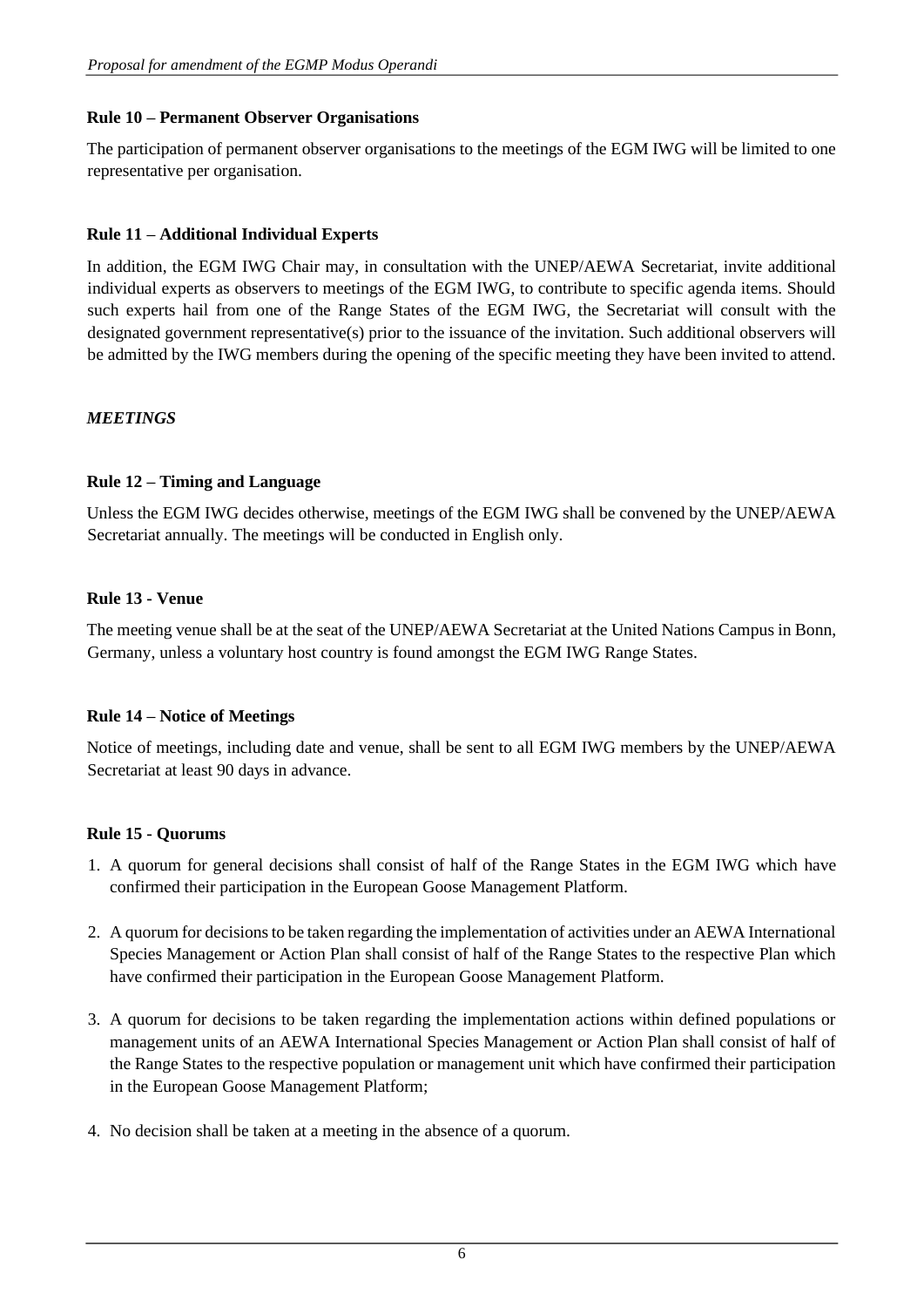### **Rule 16 – Decisions and Provisions for Voting**

Decisions of the EGM IWG shall be taken by consensus unless a vote is requested by the Chair or by three members.

# **Rule 17**

- 1. Decisions of the EGM IWG by voting (pursuant to Rule 16) shall be passed by a simple majority vote of the members present and voting. In the case of a tie, the motions shall be considered as rejected.
- 2. Decisions on changes to the Modus Operandi may only be taken at meetings of the EGM IWG. In the case of voting, a qualified majority (75%) of the members present and voting is necessary to adopt the proposed changes.

### **Rule 18**

Only the designated government representatives of the EGM IWG Range States shall exercise voting rights. In his or her absence he or she may name an Alternate from amongst the other members of the national delegation to act in his or her place. The Alternate shall be communicated to the Chair and to the UNEP/AEWA Secretariat.

### **Rule 19**

Where two representatives of national state authorities have been designated for one Range State, these shall coordinate amongst themselves and inform the Chair and the UNEP/AEWA Secretariat which representative will be carrying out the vote for the Range State in question.

### **Rule 20 – Decisions between meetings**

- 1. At the discretion of the Chair, in consultation with the UNEP/AEWA Secretariat, EGM IWG business including voting – may be conducted between regularly scheduled meetings as necessary by email or via conference call, with any actions recorded in the minutes of the next regularly scheduled meeting.
- 2. For any such decisions between meetings conducted by the remote means listed above, the same quorum and voting principles apply as outlined above in Rules 15-19.

### **Rule 21 – Meeting Record**

A summary record of each meeting shall be prepared by the UNEP/AEWA Secretariat as soon as possible and shall be communicated to all the members of the EGM IWG.

### **Rule 22 – Meeting Documents**

The documents for each meeting of the EGM IWG will be made available in English language only and shall be distributed to its members by the UNEP/AEWA Secretariat at least 30 days before the opening of the meeting, with the exception of annual assessment reports on adaptive harvest management, which shall be distributed at least two weeks before the opening of the meeting. At the discretion of the Chair, documents may be accepted after this deadline, but not later than one week before the meeting. Typically, documents will be distributed electronically.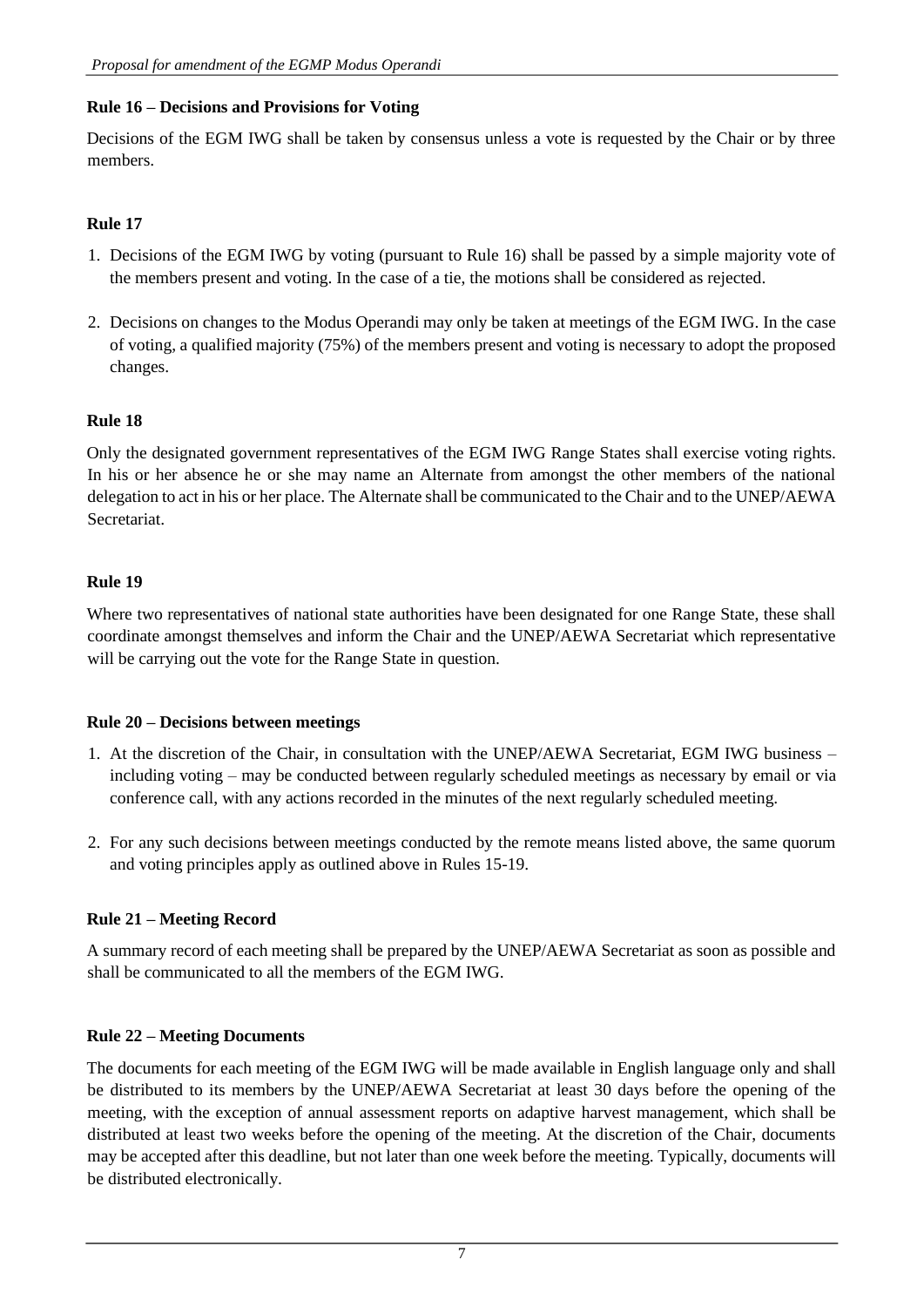### *STRUCTURE and OFFICERS*

#### **Rule 23 - Chair**

The EGM IWG Range States shall, amongst themselves elect a Chair country, represented by its designated national government representative to the Working Group. The term for the Chairmanship shall last for two consecutive years, with the elected Range State chairing two consecutive meetings of the EGM IWG. The Chair country shall thus be elected at the end of every second meeting of the EGM IWG, and the newly elected Chair shall assume their functions upon election. A country cannot serve as a Chair for two consecutive terms.

#### **Rule 24**

The Chair shall preside at the meetings of the EGM IWG, approve the provisional agenda prepared by the UNEP/AEWA Secretariat for circulation and liaise with the members between meetings of the EGM IWG as necessary. The Chair may represent the EGM IWG as required within the limits of the EGM IWG mandate, and shall carry out such other functions as may be entrusted to him/her by the EGM IWG.

#### **Rule 25**

If, in an election, there is no consensus regarding the proposed Chair country, the proposed Range State which obtains the overall majority will be elected as Chair. If no proposed candidate obtains an overall majority in the first ballot, a second ballot shall be taken, restricted to the two candidates obtaining the largest number of votes. If the votes are equally divided in the second ballot, the presiding officer shall decide between the candidates by drawing lots.

#### **Rule 26 - UNEP/AEWA Secretariat**

The UNEP/AEWA Secretariat will be in charge of servicing the EGM IWG and a dedicated Coordinator situated at the Secretariat will facilitate the day-to-day operations of the EGM IWG in close cooperation with the Chair and the International Data Centre.

#### **Rule 27 – International Data Centre**

The necessary scientific analysis, assessments and subsequent proposals for conservation and management options will be provided by the International Data Centre of the European Goose Management Platform.

#### **Rule 28 – National Focal Points**

The designated representatives of the national state authorities from the Range States will act as National Focal Points for the EGM IWG and will be the main contact persons for the elected Chair and the UNEP/AEWA Secretariat.

The designated representatives of national state authorities will further coordinate the implementation of national activities as agreed in the EGM IWG and carry out national consultations as appropriate prior to the meetings of the EGM IWG to allow for decisions to be taken at the meetings.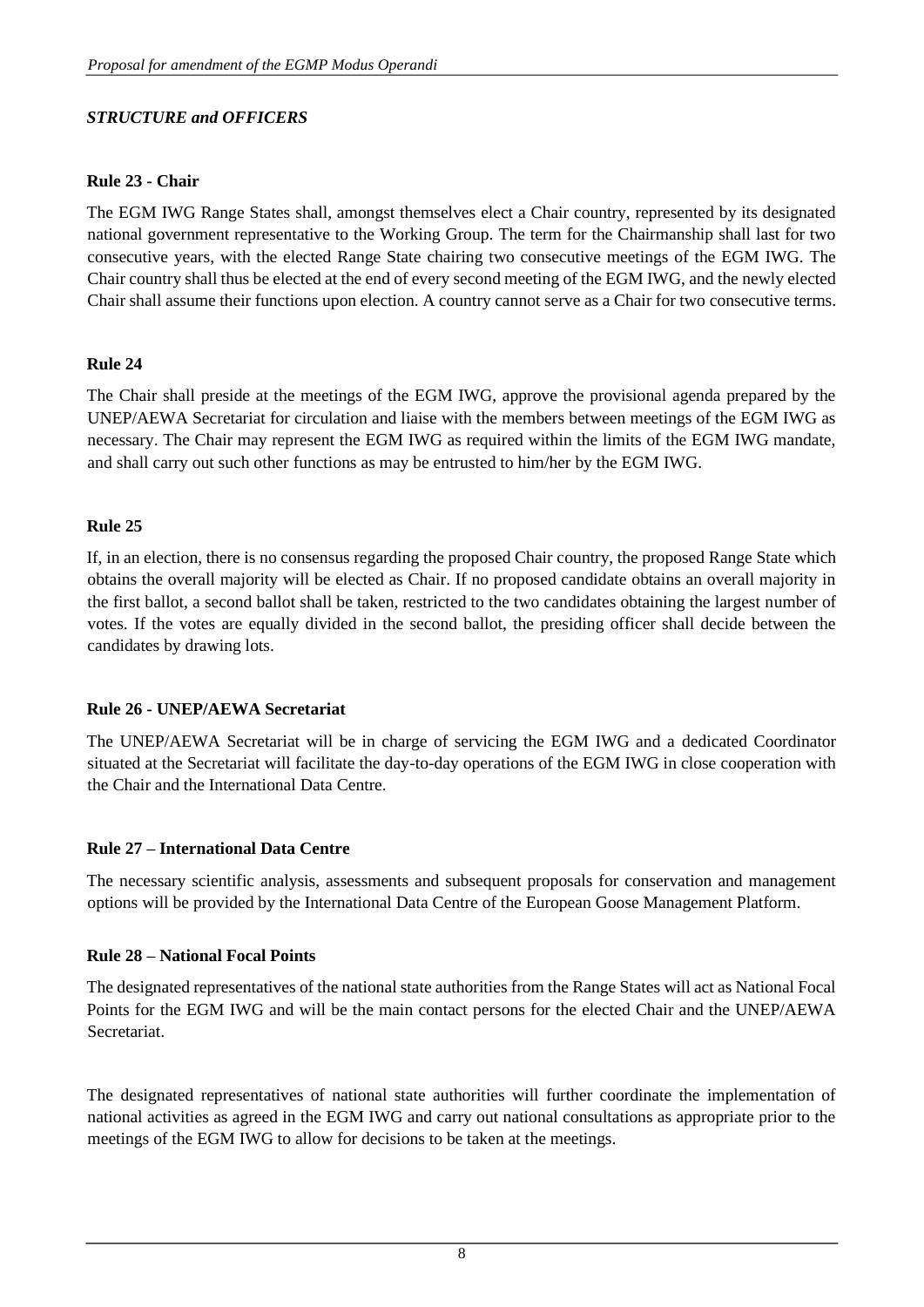# *TASK FORCES*

#### **Rule 29**

The EGM IWG may establish species and/or thematic Task Forces as may be necessary to deal with the preparation and coordination of decision papers and background documents for the EGM IWG as well as to deal with other specific tasks. The EGM IWG shall define the terms of reference and composition of each Task Force.

#### **Rule 30**

In so far as they are applicable, these Rules shall apply *mutatis mutandis* to the proceedings of the established Task Forces.

### *FINANCING*

#### **Rule 31**

The annual running costs for the European Goose Management Platform, including for the EGM IWG, will be provided by the Range States to the Platform as decided by the EGM IWG, on the basis of an indicative scale of voluntary contributions adopted by the EGM IWG, *with the exception for those Range States that put in a reservation regarding the indicative scale of voluntary contributions.*

.Contributions made by countries that become new participating Range States to the EGM IWG after the beginning of a financial period shall be made pro rata temporis for the balance of that financial period. Consequent adjustments shall be made at the end of each financial period for other Range States.

#### *REPORTING*

#### **Rule 32 – Reporting to EGM IWG Meetings**

In addition to the timely provision of the required national data as outlined under Rule 4, reports on the implementation of the AEWA International Species Management and Action Plans within the remit of the EGM IWG, shall be prepared by each Range State according to a format agreed by the EGM IWG and presented at each face-to-face meeting of the EGM IWG.

#### **Rule 33 – Reporting to the AEWA Governing Bodies**

In addition, reports will be produced according to a standard format with contributions from all Range States and submitted for inclusion into the general International Review on the Stage of Preparation and Implementation of Single Species Action Plans to the AEWA Meeting of the Parties. Range States will also be requested to provide information to feed into other reporting processes required by the AEWA governing bodies.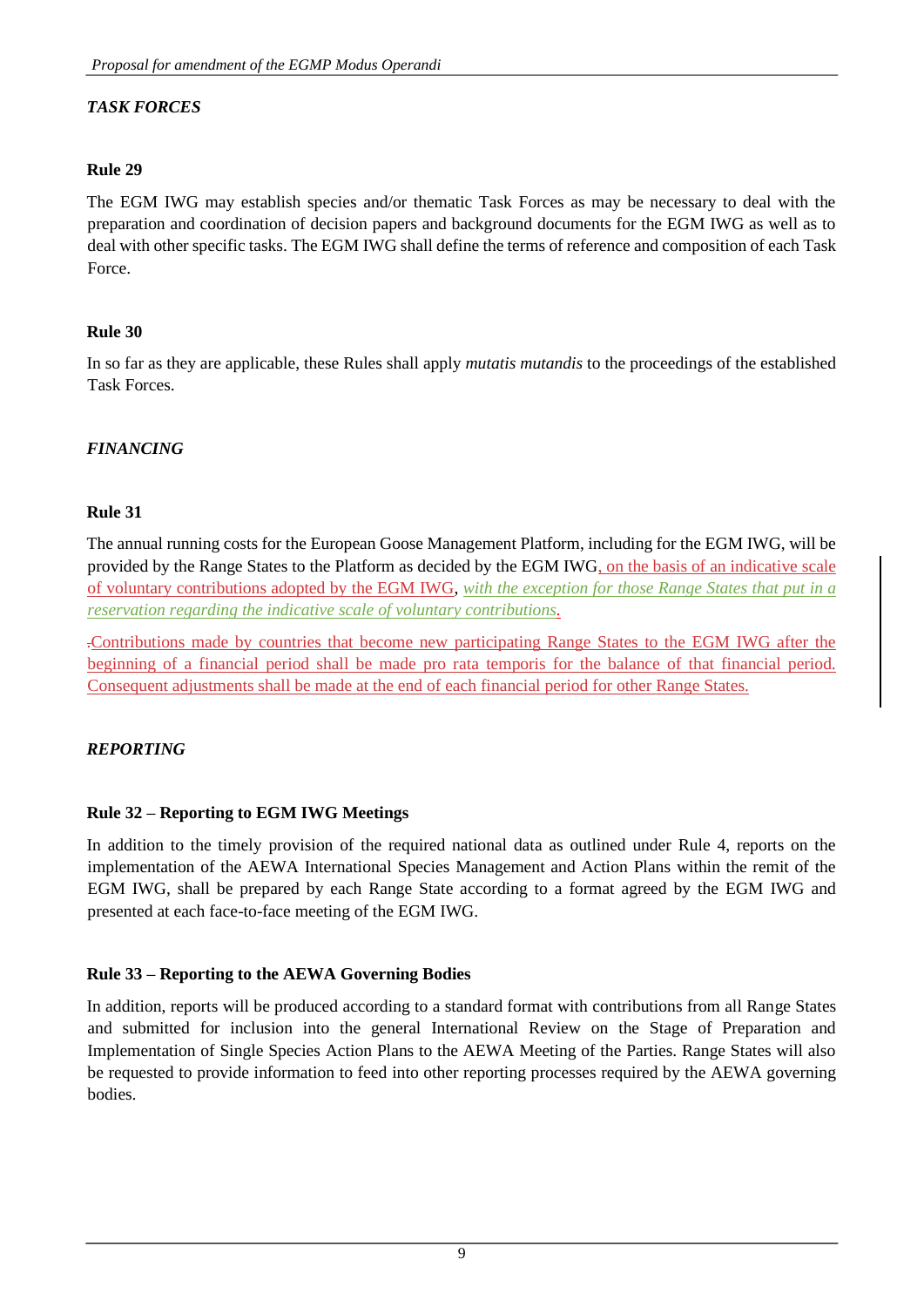# *FINAL PROVISIONS*

# **Rule 34 – Modus operandi**

This Modus Operandi shall be applied at the first meeting of the EGM IWG following its approval by the EGM IWG.

## **Rule 35 – Changes to the Modus Operandi**

This Modus Operandi may be amended by the EGM IWG, as required, in accordance with the provisions of the African-Eurasian Migratory Waterbird Agreement and decisions of its governing bodies. Proposals for changes to the Modus Operandi can be submitted to the UNEP/AEWA Secretariat by any of the designated national government representatives 70 days before the next meeting of the EGM IWG. The proposed changes shall then be circulated to the EGM IWG members by the UNEP/AEWA Secretariat 60 days before the meeting.